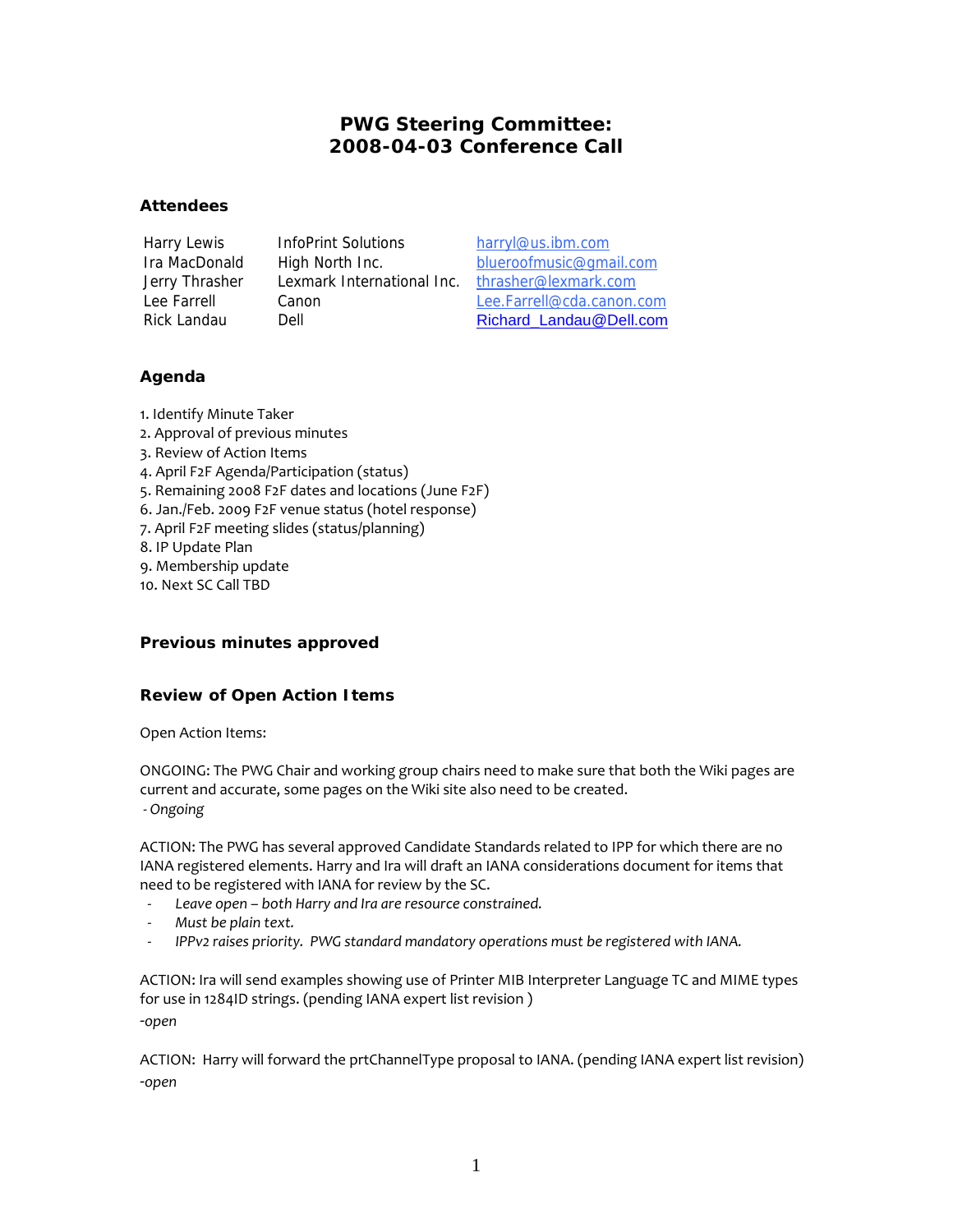ACTION: Jerry will contact the ISTO about ordering of disk drives after getting documented signoff from the other officers.

- *Jerry timing his request with onboarding of new sysAdmin* 

ACTION: *Ira and Harry to work on revising the approved Imaging State and Counter MIBv2 in prep for publication as a Candidate Standard (check boilerplate, headers, footers, dates etc.).*  -*open*

ACTION: *PWG Secretary to announce and publish the final Imaging State and Counter MIB v2 Candidate Standard.* 

-*open*

## **April F2f**

April meeting is the week of April 14 at the Marriott Courtyard in Mesa, AZ.

|                 | Monday Tue        |                   | Wed    | Thu                                | Fri    |
|-----------------|-------------------|-------------------|--------|------------------------------------|--------|
| Morning         | P <sub>2600</sub> | P <sub>2600</sub> | IDS(4) | IDS(4)                             | MFD(4) |
| Afternoon       | P <sub>2600</sub> | P <sub>2600</sub> | PDM(4) | IPPv2(3)/Plenary(1)   WIMS(2 or 3) |        |
| <b>Breakout</b> |                   | <b>PDM</b>        |        | <b>PDM</b>                         |        |

*Working Group Chairs – please begin assembling meeting slides and plenary presentations.* 

#### **Future meetings**

June meeting under pressure because IBM space reserved by Harry does not have Internet access. ISTO indicates Piscataway is not an option. Harry working on identifying reasonable alternate locations in and around Boulder.

August and December 2008 hosted meetings are on track.

October 2007 - Concern expressed about potential low attendance from US and Canadian PWG and Open Printing members if the October meeting is located in Europe. Madison Wisconsin offered as a possible alternative.

2009 - Week of Feb 16<sup>th</sup> – 19th hotel selected– Marriott on the Big Island. Question about PDM colocating or not.

#### **Membership**

Jerry Thrasher reviewed membership status. Jerry will continue to follow-up regarding outstanding dues. We welcome Boeing as a new member to printer working group.

#### **Intellectual Property**

Harry to work on draft